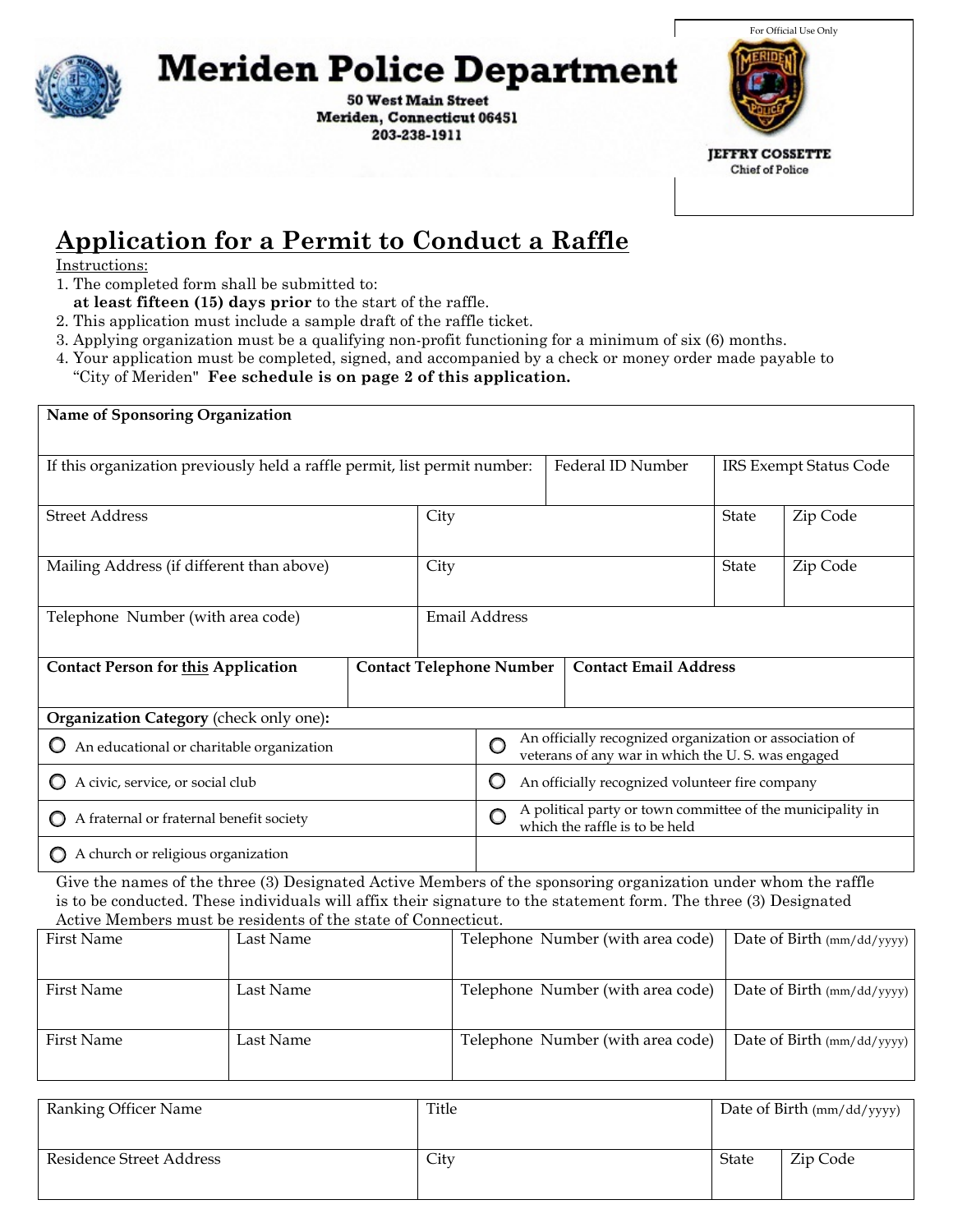| Raffle Classification:                                                                                                                                         |                                                                |                                |                      |                       |                             |                                                                                                          |                    |                                |                      |                     |                     |              |
|----------------------------------------------------------------------------------------------------------------------------------------------------------------|----------------------------------------------------------------|--------------------------------|----------------------|-----------------------|-----------------------------|----------------------------------------------------------------------------------------------------------|--------------------|--------------------------------|----------------------|---------------------|---------------------|--------------|
| \$75.00<br>$\bigcirc$ Class I                                                                                                                                  |                                                                | $\bigcirc$ Class II<br>\$30.00 |                      |                       | $\bigcirc$ Class IV \$15.00 |                                                                                                          |                    | $\bigcirc$ Class V<br>\$120.00 |                      |                     | C Class VI \$150.00 |              |
| Max. aggregate prize                                                                                                                                           |                                                                |                                | Max. aggregate prize |                       |                             | Max. aggregate prize<br>·Max. aggregate prize                                                            |                    |                                | Max. aggregate prize |                     |                     |              |
| total of \$15,000                                                                                                                                              |                                                                | total of \$2,000               | total of \$100       |                       |                             |                                                                                                          | total of \$50,000  |                                |                      | total of \$100,000  |                     |              |
| Max. time 3 months                                                                                                                                             |                                                                | Max. time 2 months             |                      | Max. time 1 month     |                             |                                                                                                          | Max. time 9 months |                                |                      | Max. time 12 months |                     |              |
|                                                                                                                                                                | Allowed 1 per year<br>Allowed 3 per year<br>Allowed 1 per year |                                |                      |                       |                             |                                                                                                          | Allowed 5 per year |                                |                      | Allowed 5 per year  |                     |              |
| <b>Raffle Description:</b>                                                                                                                                     |                                                                |                                |                      |                       |                             |                                                                                                          |                    |                                |                      |                     |                     |              |
| Winner Need Not Be Present                                                                                                                                     |                                                                |                                |                      | Duck Race             |                             |                                                                                                          |                    | Winner Must Be Present         |                      |                     |                     |              |
| Cow Chip                                                                                                                                                       |                                                                |                                |                      | Frog Race             |                             |                                                                                                          |                    | (must be on ticket)            |                      |                     |                     |              |
| Cash Prize<br>(dedicated bank account info required)                                                                                                           |                                                                |                                |                      | <b>Bank Name</b>      |                             |                                                                                                          |                    | Dedicated Account Number       |                      |                     |                     |              |
| <b>Special Tuition</b><br>(dedicated bank account info required)                                                                                               |                                                                |                                |                      | <b>Bank Name</b>      |                             |                                                                                                          |                    | Dedicated Account Number       |                      |                     |                     |              |
| <b>Starting Date of Sales</b>                                                                                                                                  |                                                                |                                |                      | Drawing Date          |                             |                                                                                                          |                    | Time of Drawing<br>AM<br>PM    |                      |                     |                     |              |
| Number of Tickets to be Printed                                                                                                                                |                                                                |                                |                      |                       |                             | Unit Price of Tickets to be Sold (only one price)                                                        |                    |                                |                      |                     |                     |              |
|                                                                                                                                                                |                                                                |                                |                      |                       |                             |                                                                                                          |                    |                                |                      |                     |                     |              |
| Place Where Drawing is to be Held:<br>Name of Place                                                                                                            |                                                                |                                |                      |                       |                             |                                                                                                          |                    |                                |                      |                     |                     |              |
|                                                                                                                                                                |                                                                |                                |                      |                       |                             |                                                                                                          |                    |                                |                      |                     |                     |              |
| <b>Street Address</b>                                                                                                                                          |                                                                |                                |                      | City                  |                             |                                                                                                          |                    | Zip Code<br><b>State</b>       |                      |                     |                     |              |
| List the items of expense intended to be incurred or paid in connection with the holding, operating, and conducting                                            |                                                                |                                |                      |                       |                             |                                                                                                          |                    |                                |                      |                     |                     |              |
| of such raffle and the names and addresses of the persons to whom, and the purposes for which, they are to be paid.<br>*Attach additional sheets as necessary. |                                                                |                                |                      |                       |                             |                                                                                                          |                    |                                |                      |                     |                     |              |
| Expense (\$)                                                                                                                                                   | Name                                                           |                                |                      | <b>Street Address</b> |                             |                                                                                                          | City               | <b>State</b>                   |                      |                     | Purpose             |              |
|                                                                                                                                                                |                                                                |                                |                      |                       |                             |                                                                                                          |                    |                                |                      |                     |                     |              |
|                                                                                                                                                                |                                                                |                                |                      |                       |                             |                                                                                                          |                    |                                |                      |                     |                     |              |
|                                                                                                                                                                |                                                                |                                |                      |                       |                             |                                                                                                          |                    |                                |                      |                     |                     |              |
|                                                                                                                                                                |                                                                |                                |                      |                       |                             |                                                                                                          |                    |                                |                      |                     |                     |              |
| Separately list in detail all items offered as prizes in connection with such raffle, indicate whether or not the items                                        |                                                                |                                |                      |                       |                             |                                                                                                          |                    |                                |                      |                     |                     |              |
| were donated, list the price to be paid by the organization or the retail value of any prize donated, and the names                                            |                                                                |                                |                      |                       |                             |                                                                                                          |                    |                                |                      |                     |                     |              |
| and addresses of persons from whom the items were purchased or by whom donated.                                                                                |                                                                |                                |                      |                       |                             |                                                                                                          |                    |                                |                      |                     |                     |              |
| *Attach additional sheets as necessary.<br>Merchandise                                                                                                         |                                                                | Donated                        | Retail               |                       | Amt. Paid                   | Name                                                                                                     |                    | <b>Street Address</b>          |                      |                     |                     |              |
|                                                                                                                                                                |                                                                | Yes/No                         | Value                |                       | by Org.                     |                                                                                                          |                    |                                |                      | City                |                     | <b>State</b> |
|                                                                                                                                                                |                                                                |                                |                      |                       |                             |                                                                                                          |                    |                                |                      |                     |                     |              |
|                                                                                                                                                                |                                                                |                                |                      |                       |                             |                                                                                                          |                    |                                |                      |                     |                     |              |
|                                                                                                                                                                |                                                                |                                |                      |                       |                             |                                                                                                          |                    |                                |                      |                     |                     |              |
|                                                                                                                                                                |                                                                |                                |                      |                       |                             |                                                                                                          |                    |                                |                      |                     |                     |              |
|                                                                                                                                                                |                                                                |                                |                      |                       |                             |                                                                                                          |                    |                                |                      |                     |                     |              |
| State the specific purpose to which the entire net proceeds of such raffle are to be devoted.                                                                  |                                                                |                                |                      |                       |                             |                                                                                                          |                    |                                |                      |                     |                     |              |
|                                                                                                                                                                |                                                                |                                |                      |                       |                             |                                                                                                          |                    |                                |                      |                     |                     |              |
|                                                                                                                                                                |                                                                |                                |                      |                       |                             | Looptify under penalty of law (See, 530, 157b, Class A Misdemanor) that the information provided on this |                    |                                |                      |                     |                     |              |

I certify, under penalty of law (Sec. 53a-157b, Class A Misdemeanor), that the information provided on this application is the truth to the best of my knowledge.

Signature of Ranking Officer Date